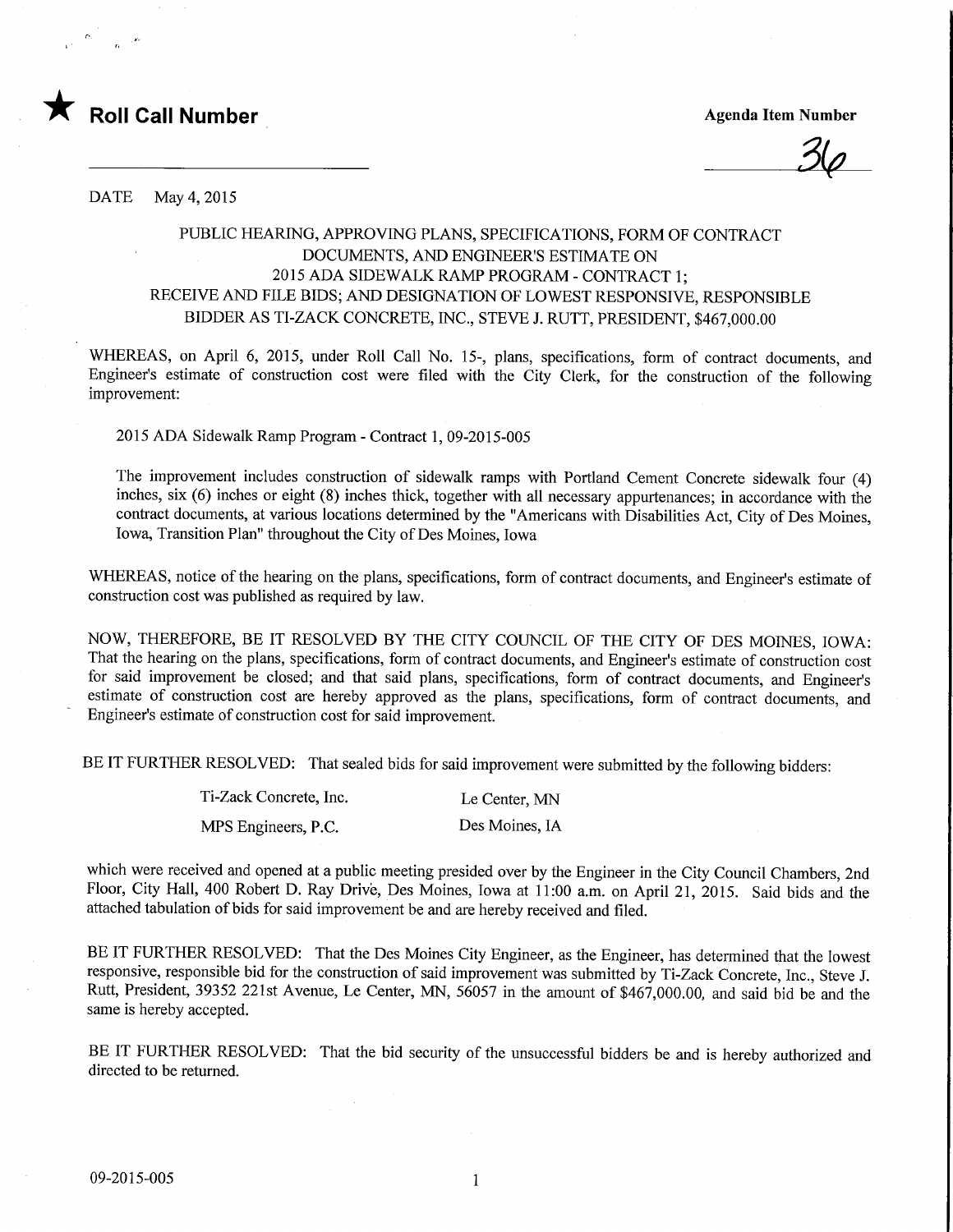

 $36$ 

DATE May 4,2015

BE IT FURTHER RESOLVED: That the Engineer is hereby directed to secure execution by the lowest responsible, responsive Bidder and its surety of the contract documents in the form heretofore approved by this Council; that the Engineer is directed to thereafter present said contract documents to this Council for approval and authorization to the Mayor to sign; and that no contract shall be deemed to exist between the City of Des Moines and said Bidder until said contract has been executed by the Bidder, and shall have been approved by this Council and executed by the Mayor and attested to by the City Clerk.

BE IT FURTHER RESOLVED: That the City Council hereby authorizes the necessary road closures for the Project.

(City Council Communication Number  $15-329$  attached.)

Moved by to adopt.

FORM APPROVED:

Kathleen Vanderpool Deputy City Attorney

FUNDS AVAILABLE

 $N$ M

Daniel E. Ritter Des Moines Finance Director

Funding Source: 2015-2016 CIP, Page Street - 30, Sidewalks - ADA Compliance, SW095, G. O. Bonds

| <b>COUNCIL ACTION</b> | <b>YEAS</b> | <b>NAYS</b> | <b>PASS</b> | <b>ABSENT</b>   |
|-----------------------|-------------|-------------|-------------|-----------------|
| <b>COWNIE</b>         |             |             |             |                 |
| <b>COLEMAN</b>        |             |             |             |                 |
| <b>GATTO</b>          |             |             |             |                 |
| <b>GRAY</b>           |             |             |             |                 |
| <b>HENSLEY</b>        |             |             |             |                 |
| <b>MAHAFFEY</b>       |             |             |             |                 |
| <b>MOORE</b>          |             |             |             |                 |
| <b>TOTAL</b>          |             |             |             |                 |
| <b>MOTION CARRIED</b> |             |             |             | <b>APPROVED</b> |
|                       |             |             |             |                 |
|                       |             |             |             |                 |
|                       |             |             |             |                 |

I, Diane Rauh, City Clerk of said City Council, hereby certify that at a meeting of the City Council, held on the above date, among other proceedings the above was adopted.

IN WITNESS WHEREOF, I have hereunto set my hand and affixed my seal the day and year first above written.